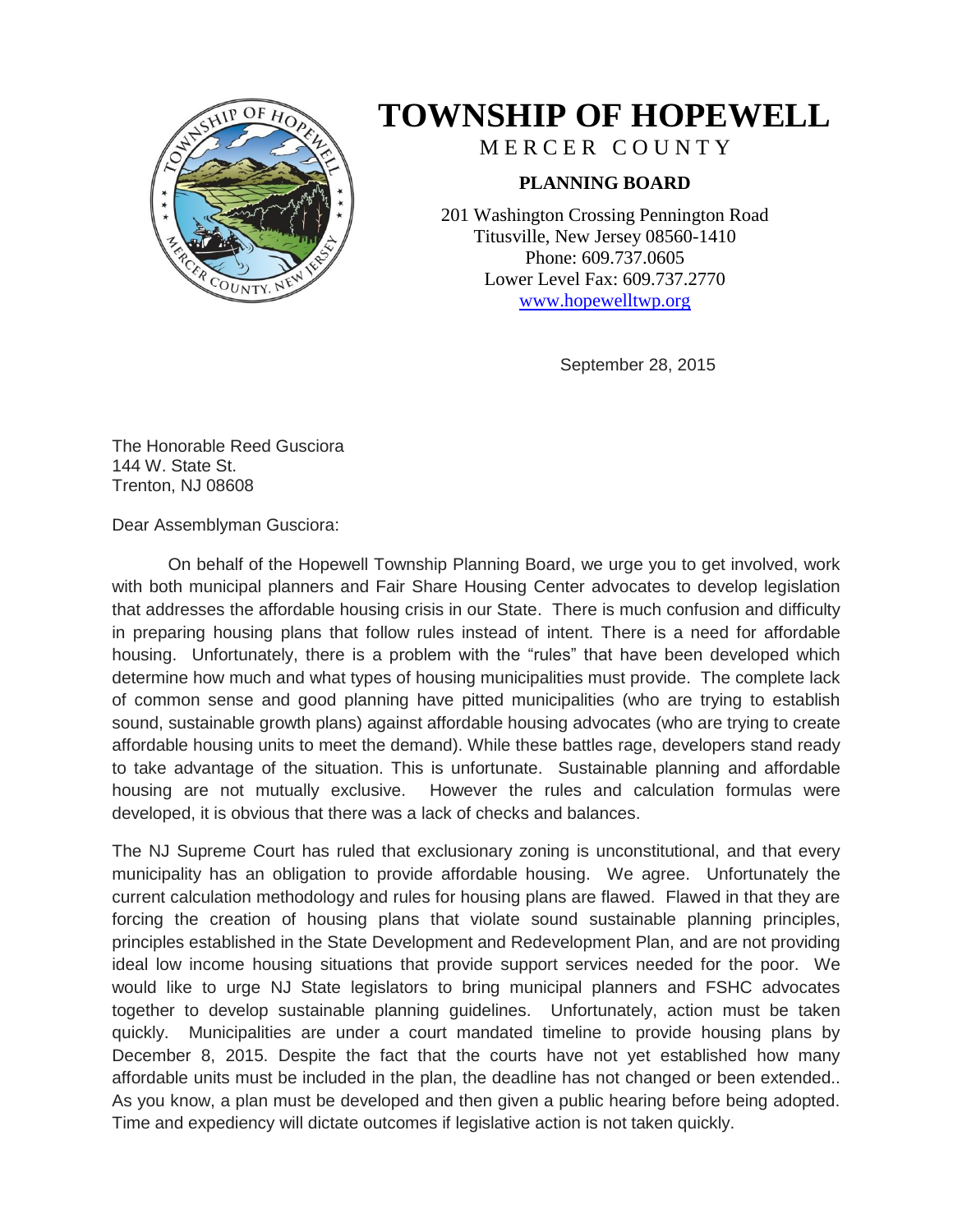The Honorable Reed Gusciora September 28, 2015 Page Two

Below are examples of just a few of the problems with the current system:

- Prior inclusionary developments (development that occurred in order to provide affordable housing) are included in growth calculations and inflate the need for affordable housing. [Towns that complied and built affordable units show growth, and since they have grown they now owe more units. This is not sustainable.]
- Towns can no longer sponsor (pay for) any affordable housing in urban centers that can't afford to develop housing centers. While we agree that limits must be placed on how much of a municipal obligation can be transferred to urban centers, the need for safe, clean, affordable housing in urban centers has not gone away, but rather is greater than ever! However, the ability of suburban municipalities to help meet this need by sending funds to these urban centers has been eliminated.
- Pricing for the various types of affordable housing is established. Housing units that sell for that same price on the open market are not included in the quantity of affordable housing units within a municipality. This makes no sense to me. We are to be providing opportunities. What better way than to provide an opportunity for someone to own a home, improve it, make money, and move up. Affordable units that are purchased at the same (or more) have a cap (no minimum) on what they can sell for. Why provide qualified affordable units if market rate units are available?
- The current vacant land analysis should be removed from the calculations for two reasons. First, because it is flawed. It did not exclude open land on developed parcels where further development is prohibited, or even the open land in the median of the Garden State Parkway! Second, because it goes against all sustainable planning principals. Targeting vacant, undeveloped land is not environmentally responsible.
- Environmentally constrained areas (steep slopes, wetlands, stream protection corridors, etc) were not excluded from the open space inventory used to calculate municipal obligations.
- The regional calculation areas are too large. Housing in one part of a region could be very far from the location of job growth within a region. Again, the FSHC's mission is to provide housing near job opportunities.
- Municipal obligation calculations include individuals aged 65 and over who have assets and may own a home as low income households in need of housing.
- Population projections did not use the Metropolitan Planning Organization's projections. Housing projection needs be aligned with transportation infrastructure investments.
- The calculations used a headship rate that remains flat over the study period. However, headship rates have been declining in New Jersey ever since 1990.
- Calculations used commercial square footage to determine job growth, but there are several types of businesses that create fewer jobs per square foot than typical office buildings. (For example: warehousing, laboratories, distribution facilities) New square footage doesn't account for job loss, and vacant buildings.
- Current rules do not allow for businesses that want to provide affordable housing for their employees, or families that want to create accessory apartments for family members, even if the people using these units qualify as low income individuals.